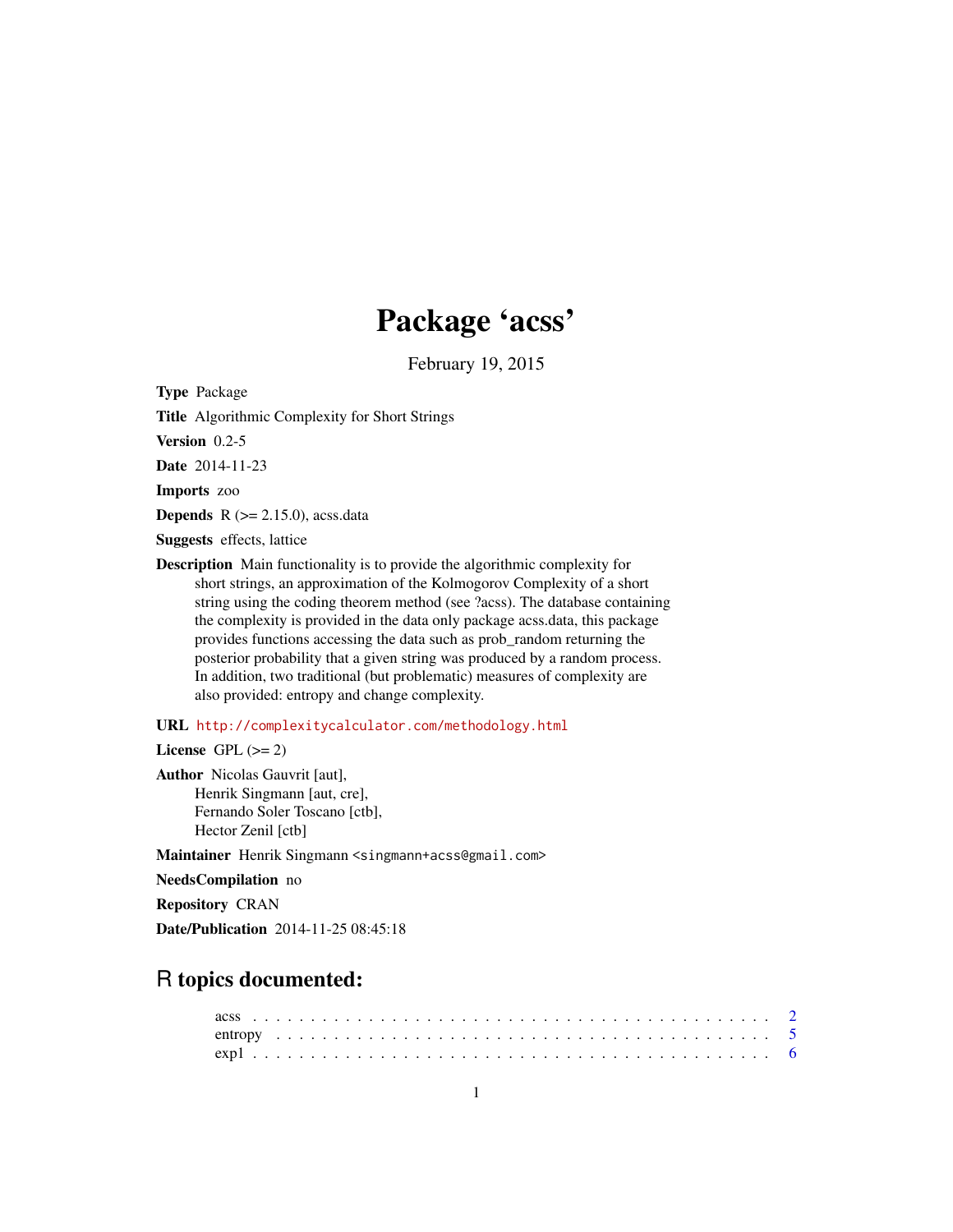#### **Index** [11](#page-10-0)

acss *ACSS complexity*

#### Description

Functions to obtain the algorithmic complexity for short strings, an approximation of the Kolmogorov Complexity of a short string using the coding theorem method.

#### Usage

```
acss(\text{string}, \text{alphabet} = 9)local\_complexity(String, alphabet = 9, span = 5)likelihood_d(string, alphabet = 9)
likelihood_ratio(string, alphabet = 9)
```
prob\_random(string, alphabet = 9, prior= 0.5)

#### Arguments

| string   | character vector containing the to be analyzed strings (can contain multiple<br>strings).                                                                                                               |
|----------|---------------------------------------------------------------------------------------------------------------------------------------------------------------------------------------------------------|
| alphabet | numeric, the number of possible symbols (not necessarily actually appearing in<br>str). Must be one of $c(2, 4, 5, 6, 9)$ (can also be NULL or contain multiple<br>values for $a\cos($ ). Default is 9. |
| prior    | numeric, the prior probability that the underlying process is random.                                                                                                                                   |
| span     | size of substrings to be created from string.                                                                                                                                                           |

#### Details

The algorithmic complexity is computed using the coding theorem method: For a given alphabet size (number of different symbols in a string), all possible or a large number of random samples of Turing machines (TM) with a given number of states (e.g., 5) and number of symbols corresponding to the alphabet size were simulated until they reached a halting state or failed to end. The outputs of the TMs at the halting states produces a distribution of strings known as the algorithmic probability of the strings. The algorithmic coding theorem (Levin, 1974) establishes the connection between the complexity of a string  $K(s)$  and its algorithmic probability  $D(s)$  as:

 $K(s) \approx -\log_2(D(s))$ 

<span id="page-1-0"></span> $2 \cos \theta$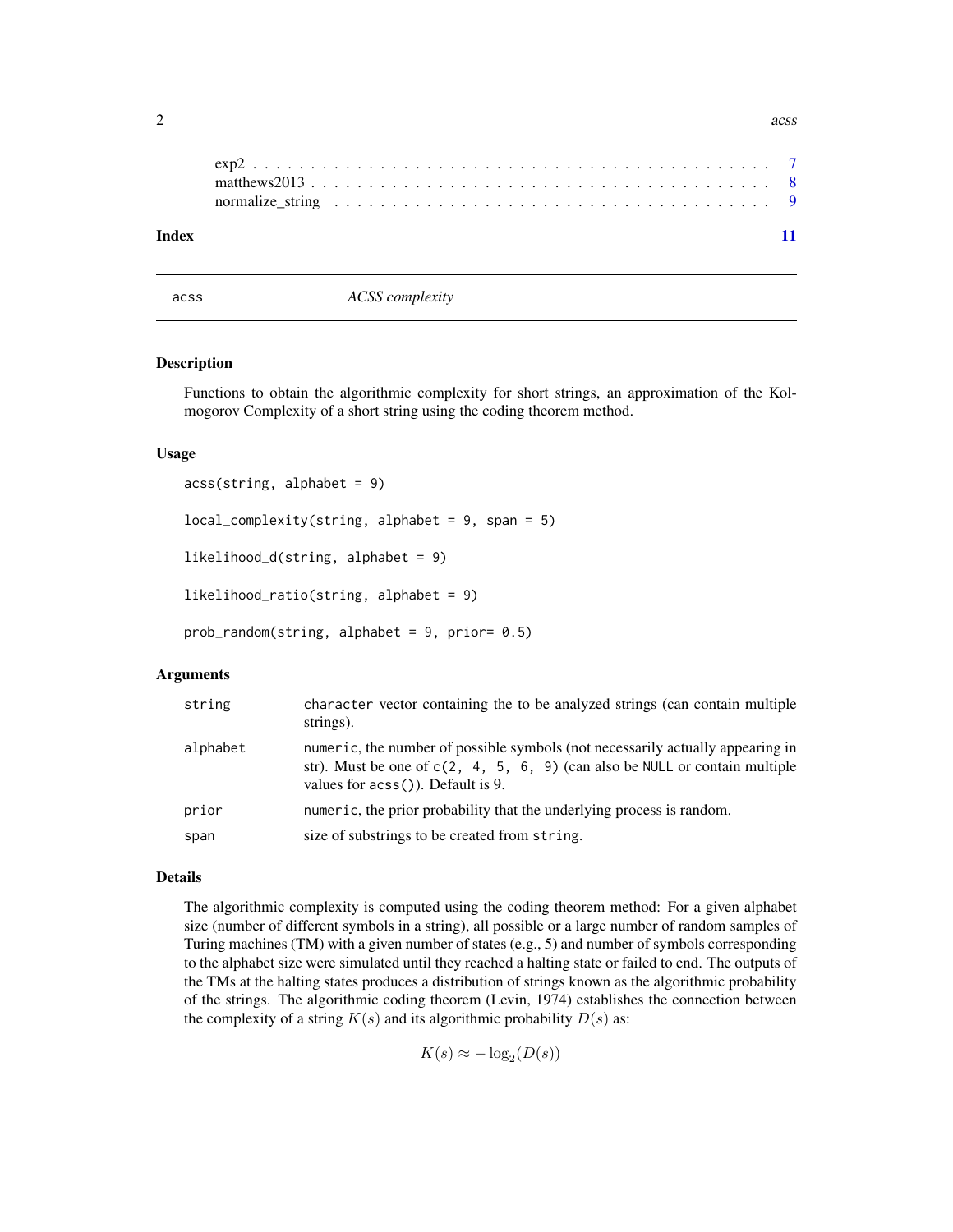$\frac{1}{3}$ 

This package accesses a database containing data on 4.5 million strings from length 1 to 12 simulated on TMs with 2, 4, 5, 6, and 9 symbols.

For a more detailed discussion see Gauvrit, Singmann, Soler-Toscano, and Zenil (2014), [http:](http://complexitycalculator.com/methodology.html) [//complexitycalculator.com/methodology.html](http://complexitycalculator.com/methodology.html), or references below.

#### Value

- "acss" A matrix in which the rows correspond to the strings entered and the columns to the algorithmic complexity K and the algorithmic probability D of the string (see [http://complexityc](http://complexitycalculator.com/methodology.html)alculator. [com/methodology.html](http://complexitycalculator.com/methodology.html)).
- "local\_complexity" A list with elements corresponding to the strings. Each list containes a named vector of algorithmic complexities (K) of all substrings in each string with length span.
- "likelihood\_d" A named vector with the likelihoods for string given a detreministic process.
- "likelihood\_ratio" A named vector with the likelihood ratios (or Bayes factors) for string given a random rather than detreministic process.
- "**prob\_random**" A named vector with the posterior probabilities that for a random process given the strings and the provided prior for being produced by a random process (default is 0.5, which correspond to a prior of  $1 - 0.5 = 0.5$  for a detereministic process).

#### **Note**

The first time per session one of the functions described here is used, a relatively large dataset is loaded into memory which can take a considerable amount of time ( $> 10$  seconds).

#### References

Delahaye, J.-P., & Zenil, H. (2012). Numerical evaluation of algorithmic complexity for short strings: A glance into the innermost structure of randomness. *Applied Mathematics and Computation*, 219(1), 63-77. doi:10.1016/j.amc.2011.10.006

Gauvrit, N., Singmann, H., Soler-Toscano, F., & Zenil, H. (2014). Algorithmic complexity for psychology: A user-friendly implementation of the coding theorem method. arXiv:1409.4080 [cs, stat]. <http://arxiv.org/abs/1409.4080>.

Gauvrit, N., Zenil, H., Delahaye, J.-P., & Soler-Toscano, F. (2014). Algorithmic complexity for short binary strings applied to psychology: a primer. *Behavior Research Methods*, 46(3), 732-744. doi:10.3758/s13428-013-0416-0

Levin, L. A. (1974). Laws of information conservation (nongrowth) and aspects of the foundation of probability theory. *Problemy Peredachi Informatsii*, 10(3), 30-35.

Soler-Toscano, F., Zenil, H., Delahaye, J.-P., & Gauvrit, N. (2012). Calculating Kolmogorov Complexity from the Output Frequency Distributions of Small Turing Machines. *PLoS ONE*, 9(5): e96223.

#### Examples

- # WARNING: The first call to one of the functions
- # discussed on this page loads a large data set
- # and usually takes > 10 seconds. Stay patient.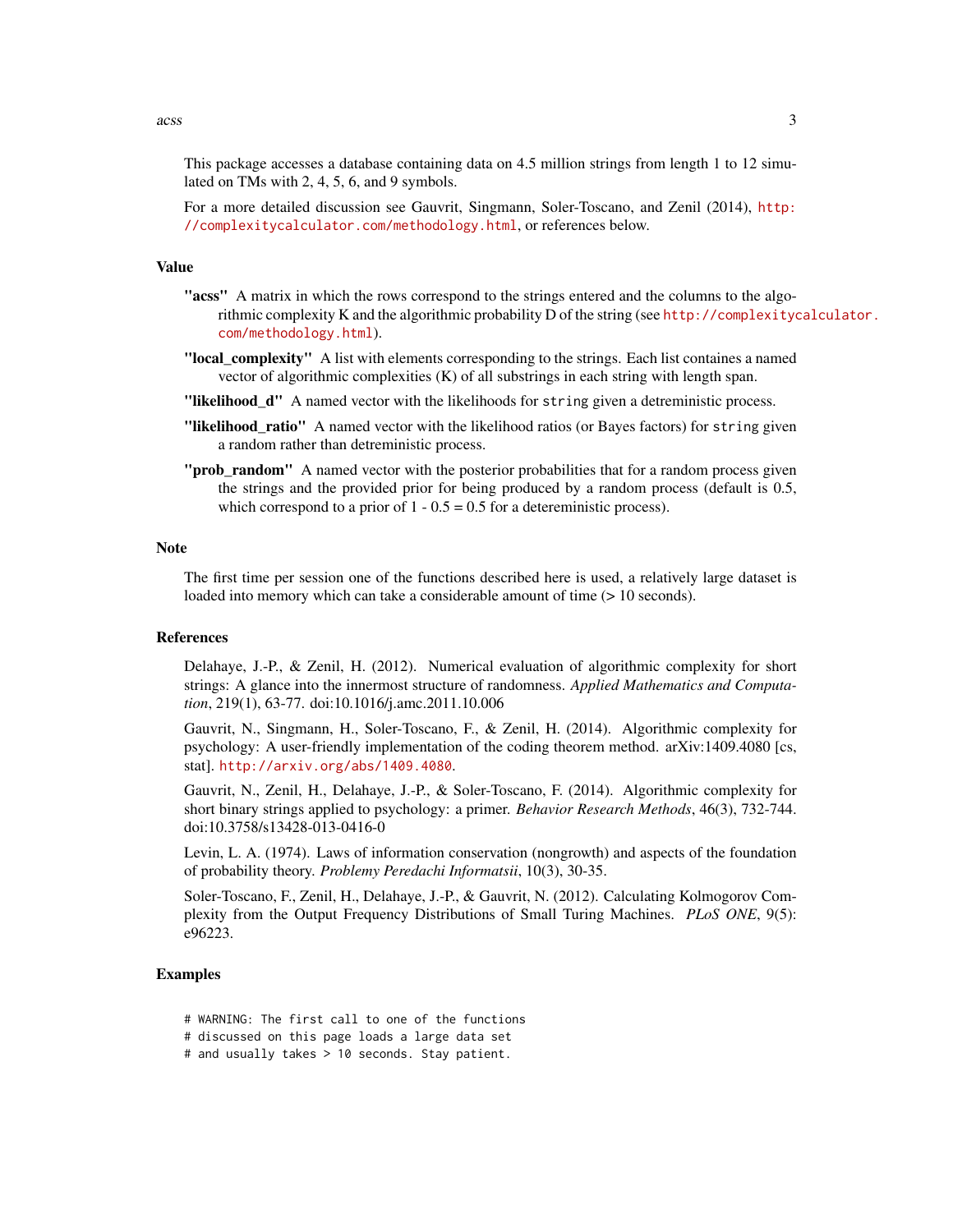```
acss(c("HEHHEE", "GHHGGHGHH", "HSHSHHSHSS"))
## K.9 D.9
## HEHHEE 23.38852 9.106564e-08
## GHHGGHGHH 33.50168 8.222205e-11
## HSHSHHSHSS 35.15241 2.618613e-11
acss(c("HEHHEE", "GHHGGHGHH", "HSHSHHSHSS"))[,"K.9"]
## [1] 23.38852 33.50168 35.15241
acss(c("HEHHEE", "GHHGGHGHH", "HSHSHHSHSS"), alphabet = 2)
## K.2 D.2
## HEHHEE 14.96921 3.117581e-05
## GHHGGHGHH 25.60208 1.963387e-08
## HSHSHHSHSS 26.90906 7.935321e-09
acss(c("HEHHEE", "GHHGGHGHUE", "HSHSHHSHSS"), NULL)
## K.2 K.4 K.5 K.6 K.9
## HEHHEE 14.96921 18.55227 19.70361 20.75762 23.38852
## GHHGGHGHUE NA 31.75832 33.00795 34.27457 37.78935
## HSHSHHSHSS 26.90906 29.37852 30.52566 31.76229 35.15241
## D.2 D.4 D.5 D.6
## HEHHEE 3.117581e-05 2.601421e-06 1.171176e-06 5.640722e-07
## GHHGGHGHUE NA 2.752909e-10 1.157755e-10 4.812021e-11
## HSHSHHSHSS 7.935321e-09 1.432793e-09 6.469341e-10 2.745360e-10
## D.9
## HEHHEE 9.106564e-08
## GHHGGHGHUE 4.209915e-12
## HSHSHHSHSS 2.618613e-11
## Not run:
likelihood_d(c("HTHTHTHT", "HTHHTHTT"), alphabet = 2)
## HTHTHTHT HTHHTHTT
## 0.010366951 0.003102718
likelihood_ratio(c("HTHTHTHT", "HTHHTHTT"), alphabet = 2)
## HTHTHTHT HTHHTHTT
## 0.3767983 1.2589769
prob_random(c("HTHTHTHT", "HTHHTHTT"), alphabet = 2)
## HTHTHTHT HTHHTHTT
## 0.2736772 0.5573217
## End(Not run)
local_complexity(c("01011010111" ,"GHHGGHGHUE"), alphabet = 5, span=5)
## $`01011010111`
## 01011 10110 01101 11010 10101 01011 10111
## 16.22469 16.24766 16.24766 16.22469 16.24322 16.22469 15.93927
##
## $GHHGGHGHUE
## GHHGG HHGGH HGGHG GGHGH GHGHU HGHUE
## 16.44639 16.44639 16.24766 16.22469 16.58986 16.86449
```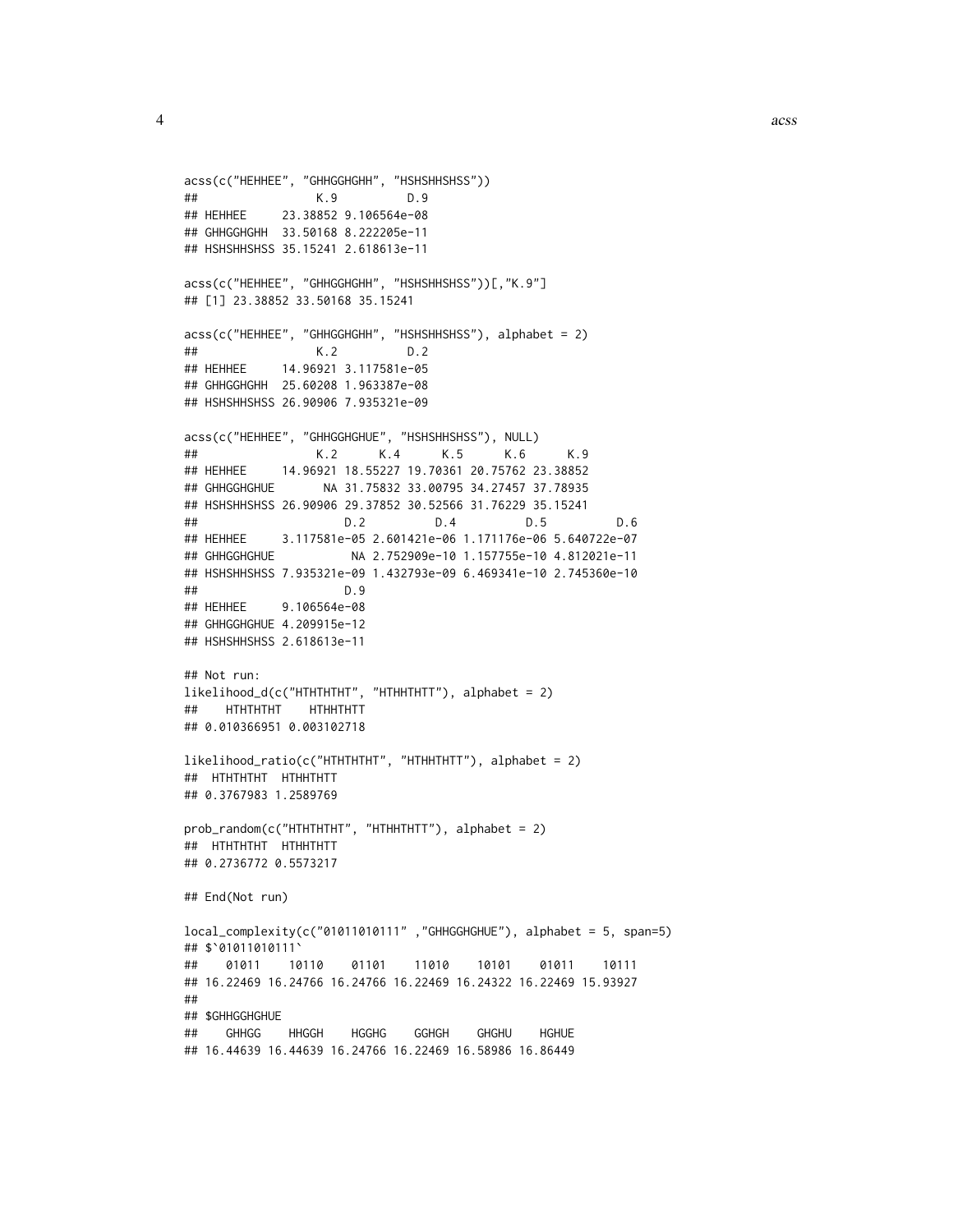```
local_complexity(c("01011010111" ,"GHHGGHGHUE"), span=7)
## $`01011010111`
## 0101101 1011010 0110101 1101011 1010111
## 26.52068 26.52068 26.47782 26.62371 26.29186
##
## $GHHGGHGHUE
## GHHGGHG HHGGHGH HGGHGHU GGHGHUE
## 27.04623 26.86992 27.30871 27.84322
```
entropy *Standard measures of complexity for strings*

#### Description

Functions to compute different measures of complexity for strings: Entropy, Second-Order Entropy, and Change Complexity

#### Usage

```
entropy(string)
```
entropy2(string)

change\_complexity(string)

#### Arguments

string character vector containing the to be analyzed strings (can contain multiple strings for the entropy measures).

#### Details

For users who need advanced functions, a comprehensive package computing various versions of entropy estimators is available **entropy**. For users who just need first and second-order entropy and which to apply them to short string, the acss package provides two functions: entropy (first-order entropy) and entropy2 second-order entropy.

Change complexity (change\_complexity) assesses cognitive complexity or the subjective perception of complexity of a binary string. It has been comprehensively defined by Aksentijevic and Gibson (2012). Although the algorithm will work with any number of symbols up to 10, the rationale of Change Complexity only applies to binary strings.

#### Value

numeric, the complexity of the string. For entropy and entropy2 of the same length as string. change\_complexity currently only works with inputs of length 1.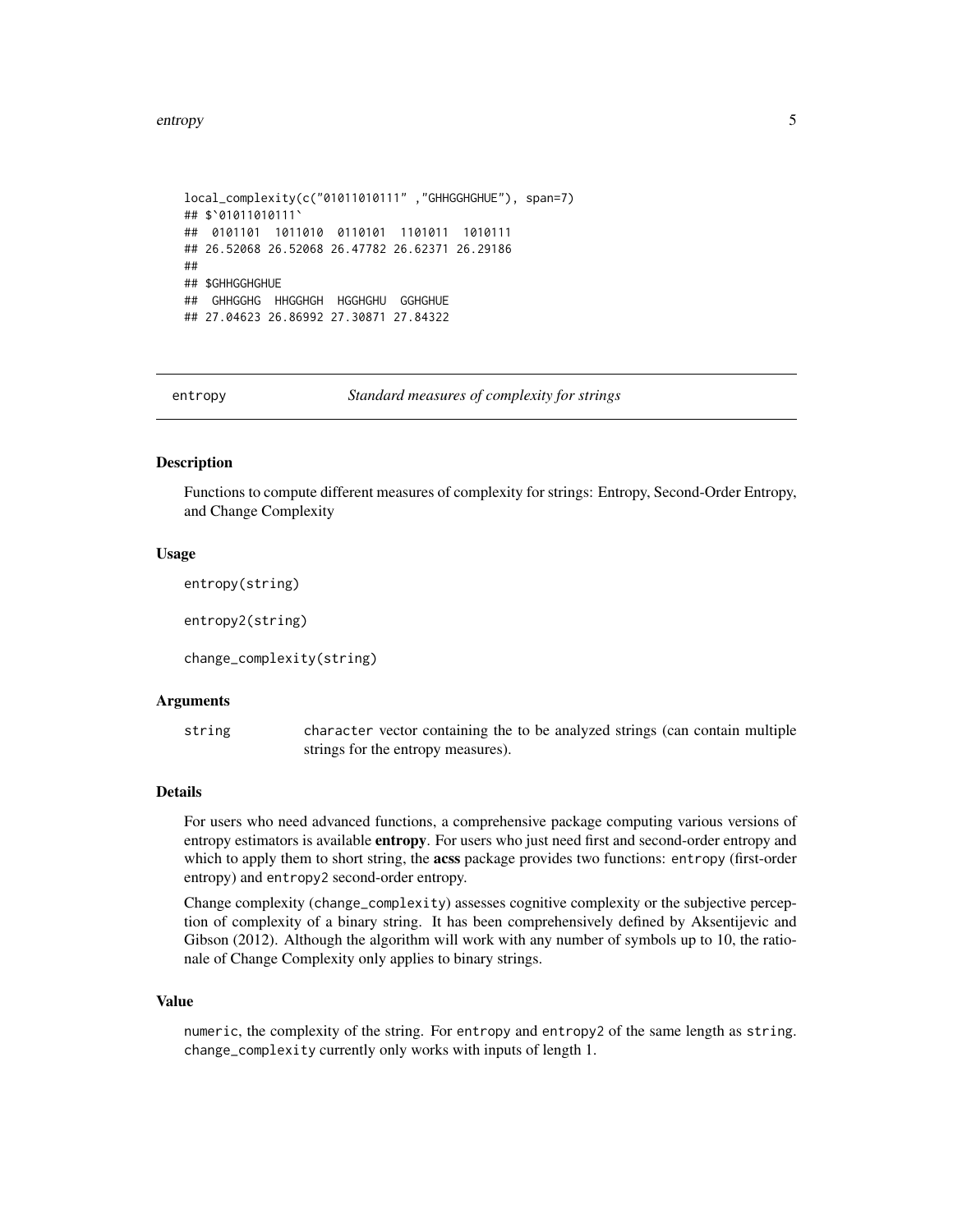#### <span id="page-5-0"></span>References

Aksentijevic & Gibson (2012). Complexity equals change. *Cognitive Systems Research*, 15-17, 1-16.

#### Examples

```
strings1 <- c("010011010001", "0010203928837", "0000000000")
strings2 <- c("001011", "01213", "010101010101")
entropy(strings1)
entropy("XYXXYYXYXXXY") # "same" string as strings1[1]
entropy(c("HUHHEGGTE", "EGGHHU"))
entropy2(strings1)
entropy2("XYXXYYXYXXXY")
entropy2(strings2)
change_complexity(strings1)
change_complexity("XYXXYYXYXXXY")
```
exp1 *Data from Experiment 1 in Gauvrit, Singmann, Soler-Toscano & Zenil*

#### Description

34 participants were asked to produce at their own pace a series of 10 symbols among "A", "B", "C", and "D" that would "look as random as possible, so that if someone else sees the sequence, she will believe it is a truly random one".

#### Usage

exp1

#### Format

A data.frame with 34 rows and 2 variables.

#### Source

Gauvrit, Singmann, Soler-Toscano & Zenil (submitted). Complexity for psychology. A userfriendly implementation of the coding theorem method.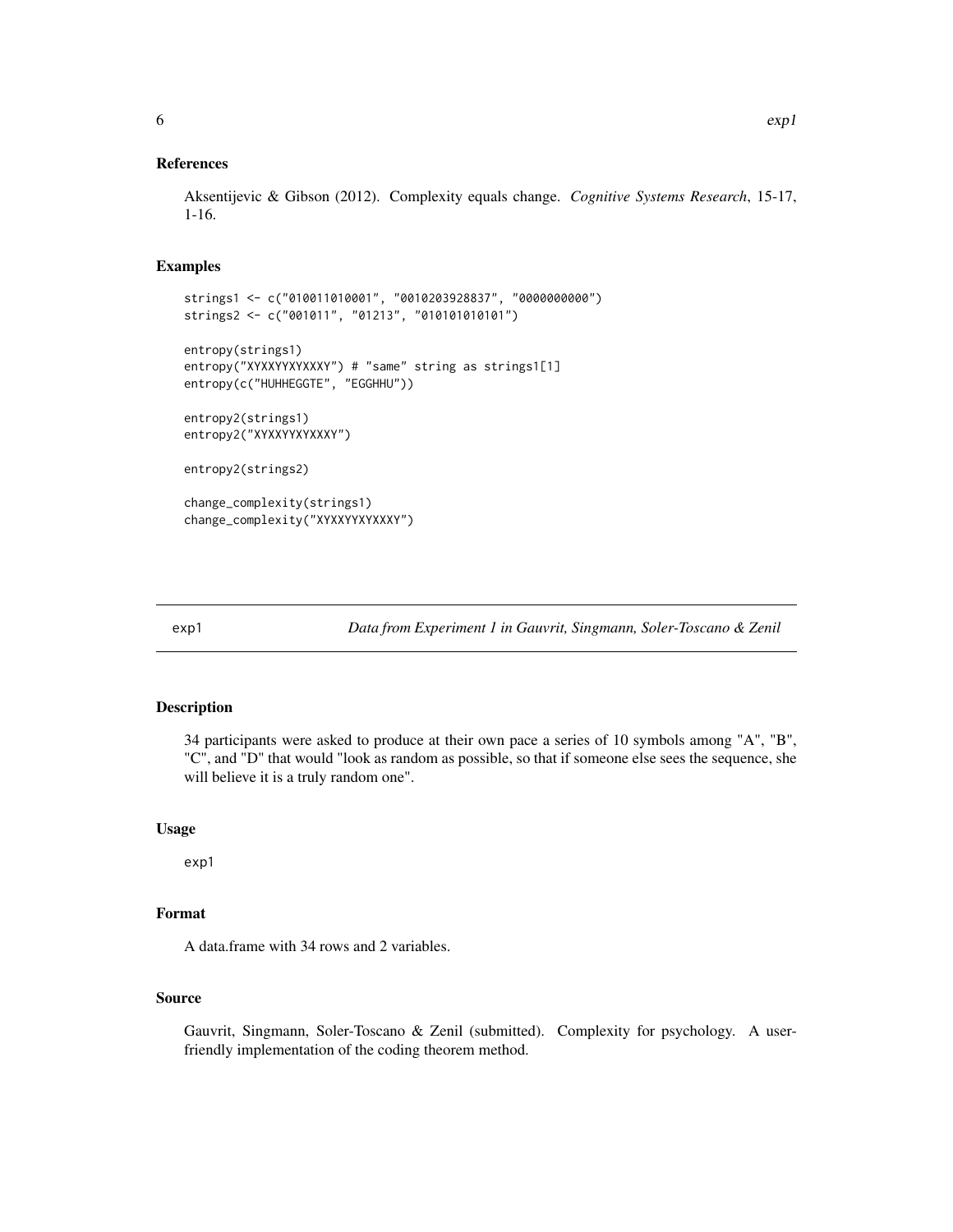#### <span id="page-6-0"></span> $\exp$ 2 7

#### Examples

```
# load data
data(exp1)
# summary statistics
nrow(exp1)
summary(exp1$age)
mean(exp1$age)
sd(exp1$age)
## Not run:
# this uses code from likelihood_d() to calculate the mean complexity K
# for all strings of length 10 with alphabet = 4:
tmp <- acss_data[nchar(rownames(acss_data)) == 10, "K.4", drop = FALSE]
tmp < -tmp[:is.na(tmp[, "K.4"]),, drop = FALSE]tmp$count <- count_class(rownames(tmp), alphabet = 4)
(mean_K <- with(tmp, sum(K.4*count)/sum(count)))
t.test(acss(exp1$string, 4)[,"K.4"], mu = mean_K)
## End(Not run)
```
exp2 *Data from Experiment 2 in Gauvrit, Singmann, Soler-Toscano & Zenil*

#### Description

Responses of one participant (42 years old) to 200 randomly generated strings of length 10 from an alphabet of 6 symbols. For each string, the participant was asked to indicate whther or not the string appears random or not.

#### Usage

exp2

#### Format

A data.frame with 200 rows and 2 variables.

#### Source

Gauvrit, Singmann, Soler-Toscano & Zenil (submitted). Complexity for psychology. A userfriendly implementation of the coding theorem method.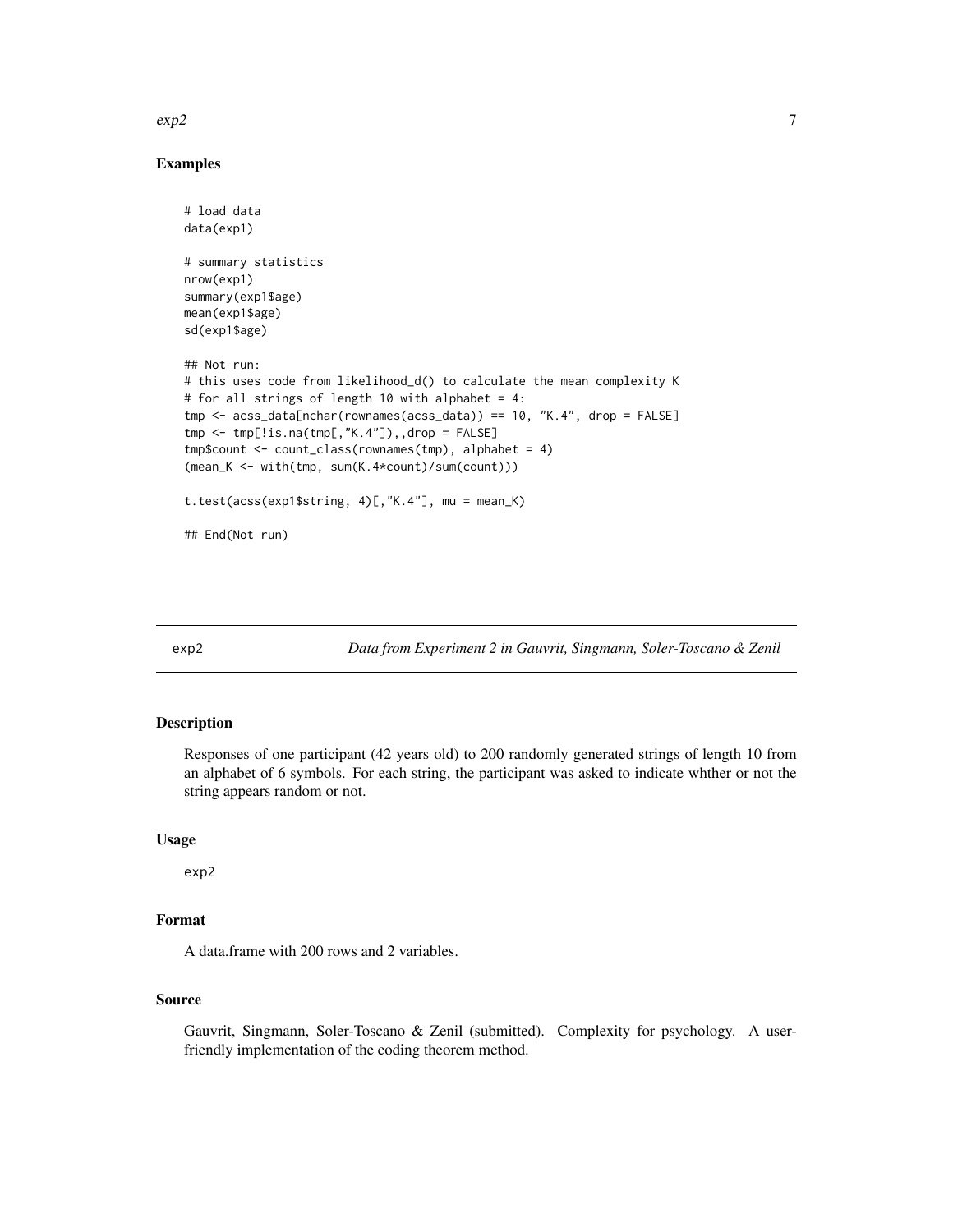#### Examples

```
# load data
data(exp2)
exp2$K <- acss(exp2$string, 6)[,"K.6"]
m_log <- glm(response ~ K, exp2, family = binomial)
summary(m_log)
# odds ratio of K:
exp(coef(m_log)[2])
# calculate threshold of 0.5
(threshold <- -coef(m_log)[1]/coef(m_log)[2])
require(effects)
require(lattice)
plot(Effect("K", m_log), rescale.axis = FALSE, ylim = c(0, 1))
trellis.focus("panel", 1, 1)
panel.lines(rep(threshold, 2), c(0, 0.5), col = "black", lwd = 2.5, lty = 3)panel. lines(c(33, threshold), c(0.5, 0.5), col = "black", lwd = 2.5, lty = 3)trellis.unfocus()
```

| Data from Experiment 1 in Matthews (2013)<br>matthews2013 |
|-----------------------------------------------------------|
|-----------------------------------------------------------|

#### Description

Mean responses on a 6-point scale ("definitely random" to "definitely not random") of participants to 216 strings of length 21.

#### Usage

matthews2013

#### Format

A data.frame with 216 rows and 3 variables.

#### Source

Matthews, W. (2013). Relatively random: Context effects on perceived randomness and predicted outcomes. *Journal of Experimental Psychology: Learning, Memory, and Cognition*, 39(5), 1642- 1648.

<span id="page-7-0"></span>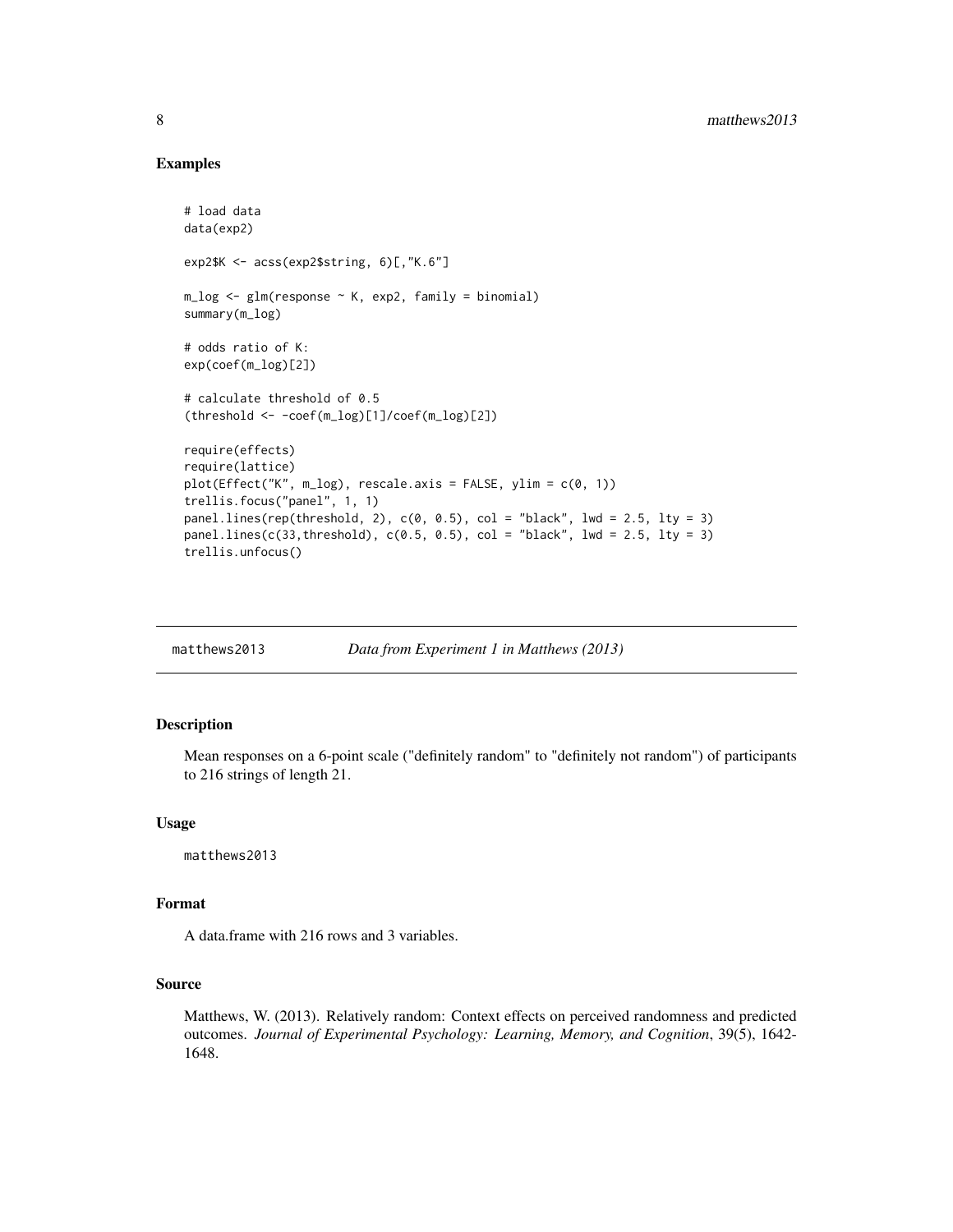#### <span id="page-8-0"></span>normalize\_string 9

#### Examples

```
## Not run:
data(matthews2013)
spans <-3:11# note, the next loop takes more than 5 minutes.
for (i in spans) {
  matthews2013[,paste0("K2_span", i)] <-
    sapply(local_complexity(matthews2013$string, alphabet=2, span = i), mean)
}
lm_list <- vector("list", 8)
for (i in seq_along(spans)) {
  lm_list[[i]] <- lm(as.formula(paste0("mean ~ K2_span", spans[i])), matthews2013)
}
plot(spans, sapply(lm_list, function(x) summary(x)$r.squared), type = "o")
# do more predictors increase fit?
require(MASS)
m_iinitial <- lm(mean ~ 1, matthews2013)m_step <- stepAIC(m_initial,
                  scope = as.formula(paste("~", paste(paste0("K2_span", spans),
                  collapse = "+''))summary(m_step)
m_initial2 <- lm(as.formula(paste("mean ~", paste(paste0("K2_span", spans),
                  collapse = "+'')), matthews2013)
m_step2 <- stepAIC(m_initial2)
summary(m_step2)
## End(Not run)
```
normalize\_string *Helper functions for calculating cognitive complexity.*

#### **Description**

normalize\_string takes a character vector and normalizes its input using the symbols 0, 1, 2...9. count\_class takes a character vector and an integer alphabet (with the restriction that the number of different symbols in the character vector doesn't exceed alphabet) and returns the total number of strings that are equivalent to the input when normalized and considering alphabet. alternations returns the number of alternations of symbols in a string.

#### Usage

```
normalize_string(string)
```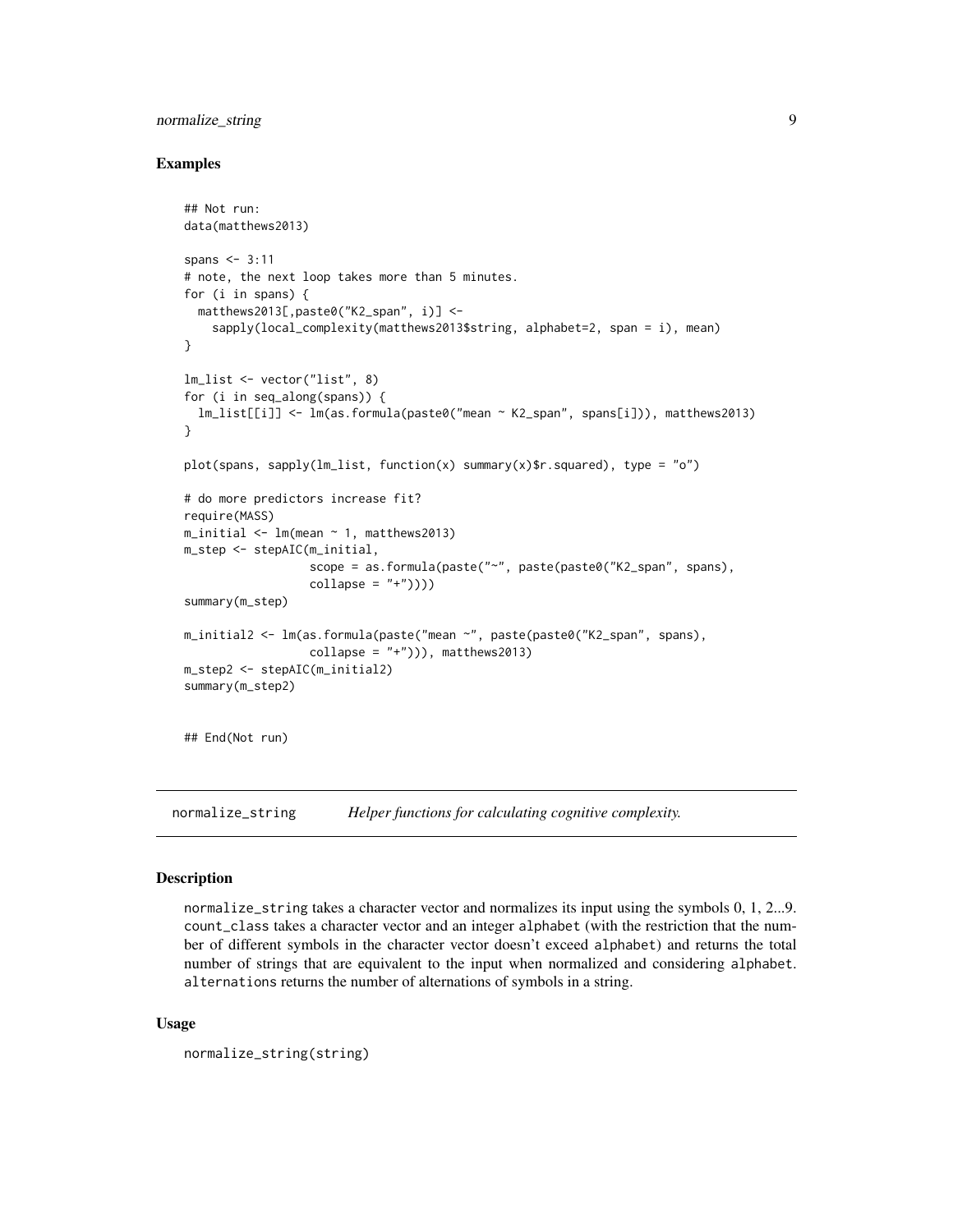```
count_class(string, alphabet)
```
alternations(string, proportion = FALSE)

#### Arguments

| string     | character vector containing the to be analyzed strings (can contain multiple<br>strings).                                                                                                           |
|------------|-----------------------------------------------------------------------------------------------------------------------------------------------------------------------------------------------------|
| alphabet   | numeric, the number of possible symbols (not necessarily actually appearing in<br>string).                                                                                                          |
| proportion | boolean, indicating if the result from alternation should be given as a pro-<br>portion (between $0$ and $1$ ) or the raw number of alternations (default is FALSE<br>correpsonding to raw values). |

#### Details

nothing yet.

#### Value

normalize\_string A normalized vector of strings of the same length as string.

- count\_class A vector of the same length as string with the number of possible equivalent strings when string is normalized and considering alphabet.
- alternations A vector with the number (or proprtion) of alternations of the same length as string

#### Examples

```
#normalize_string:
normalize_string(c("HUHHEGGTE", "EGGHHU"))
normalize_string("293948837163536")
# count_class
count_class("010011",2)
count_class("332120",4)
count_class(c("HUHHEGGTE", "EGGHHU"), 5)
count_class(c("HUHHEGGTE", "EGGHHU"), 6)
# alternations:
alternations("0010233")
alternations("0010233", proportion = TRUE)
alternations(c("HUHHEGGTE", "EGGHHU"))
alternations(c("HUHHEGGTE", "EGGHHU"), proportion = TRUE)
```